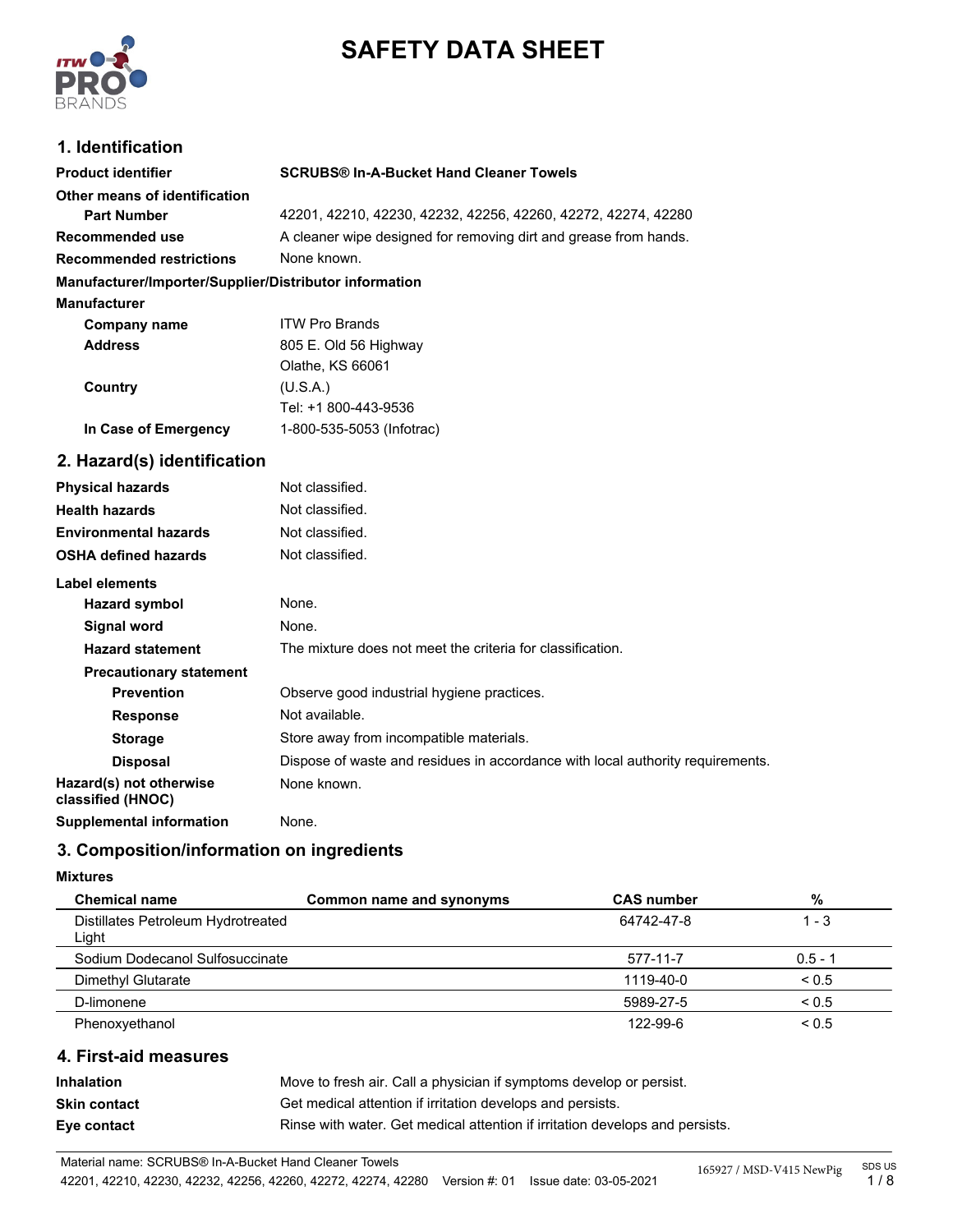| Ingestion                                                                    | Rinse mouth. Get medical attention if symptoms occur.                                                               |
|------------------------------------------------------------------------------|---------------------------------------------------------------------------------------------------------------------|
| <b>Most important</b><br>symptoms/effects, acute and<br>delayed              | Direct contact with eyes may cause temporary irritation.                                                            |
| Indication of immediate<br>medical attention and special<br>treatment needed | Treat symptomatically.                                                                                              |
| <b>General information</b>                                                   | Ensure that medical personnel are aware of the material(s) involved, and take precautions to<br>protect themselves. |
| 5. Fire-fighting measures                                                    |                                                                                                                     |
| Suitable extinguishing media                                                 | Water fog. Foam. Dry chemical powder. Carbon dioxide (CO2).                                                         |
| Unsuitable extinguishing<br>media                                            | Do not use water jet as an extinguisher, as this will spread the fire.                                              |
| Specific hazards arising from<br>the chemical                                | During fire, gases hazardous to health may be formed.                                                               |
| Special protective equipment<br>and precautions for firefighters             | Self-contained breathing apparatus and full protective clothing must be worn in case of fire.                       |
| <b>Fire fighting</b><br>equipment/instructions                               | Move containers from fire area if you can do so without risk.                                                       |
| <b>Specific methods</b>                                                      | Use standard firefighting procedures and consider the hazards of other involved materials.                          |
| <b>General fire hazards</b>                                                  | No unusual fire or explosion hazards noted.                                                                         |

#### **6. Accidental release measures**

| Personal precautions,<br>protective equipment and<br>emergency procedures | Keep unnecessary personnel away. For personal protection, see section 8 of the SDS.                                                                                                                                                               |
|---------------------------------------------------------------------------|---------------------------------------------------------------------------------------------------------------------------------------------------------------------------------------------------------------------------------------------------|
| Methods and materials for<br>containment and cleaning up                  | Large Spills: Stop the flow of material, if this is without risk. Dike the spilled material, where this is<br>possible. Absorb in vermiculite, dry sand or earth and place into containers. Following product<br>recovery, flush area with water. |
|                                                                           | Small Spills: Wipe up with absorbent material (e.g. cloth, fleece). Clean surface thoroughly to<br>remove residual contamination.                                                                                                                 |
|                                                                           | Never return spills to original containers for re-use. For waste disposal, see section 13 of the SDS.<br>Mechanically pick up material and place in a proper container for disposal.                                                              |
| <b>Environmental precautions</b>                                          | Avoid discharge into drains, water courses or onto the ground.                                                                                                                                                                                    |
| 7. Handling and storage                                                   |                                                                                                                                                                                                                                                   |
| <b>Precautions for safe handling</b>                                      | Avoid prolonged exposure. Observe good industrial hygiene practices.                                                                                                                                                                              |

| Precautions for safe handling   | Avoid prolonged exposure. Observe good industrial hygiene practices.                             |
|---------------------------------|--------------------------------------------------------------------------------------------------|
| Conditions for safe storage,    | Store in tightly closed container. Store away from incompatible materials (see Section 10 of the |
| including any incompatibilities | SDS).                                                                                            |

## **8. Exposure controls/personal protection**

#### **Occupational exposure limits**

The following constituents are the only constituents of the product which have a PEL, TLV or other recommended exposure limit. At this time, the other constituents have no known exposure limits.

| U.S. - OSHA<br><b>Components</b>                                  | <b>Type</b> | Value            | <b>Form</b>          |
|-------------------------------------------------------------------|-------------|------------------|----------------------|
| Distillates Petroleum<br>Hydrotreated Light (CAS<br>64742-47-8)   | PEL         | $5 \text{ mg/m}$ | Oil mist             |
| US. OSHA Table Z-1 Limits for Air Contaminants (29 CFR 1910.1000) |             |                  |                      |
| <b>Components</b>                                                 | <b>Type</b> | Value            | <b>Form</b>          |
| Glycerin (CAS 56-81-5)                                            | PEL         | $5 \text{ mg/m}$ | Respirable fraction. |
|                                                                   |             | 15 mg/m $3$      | Total dust.          |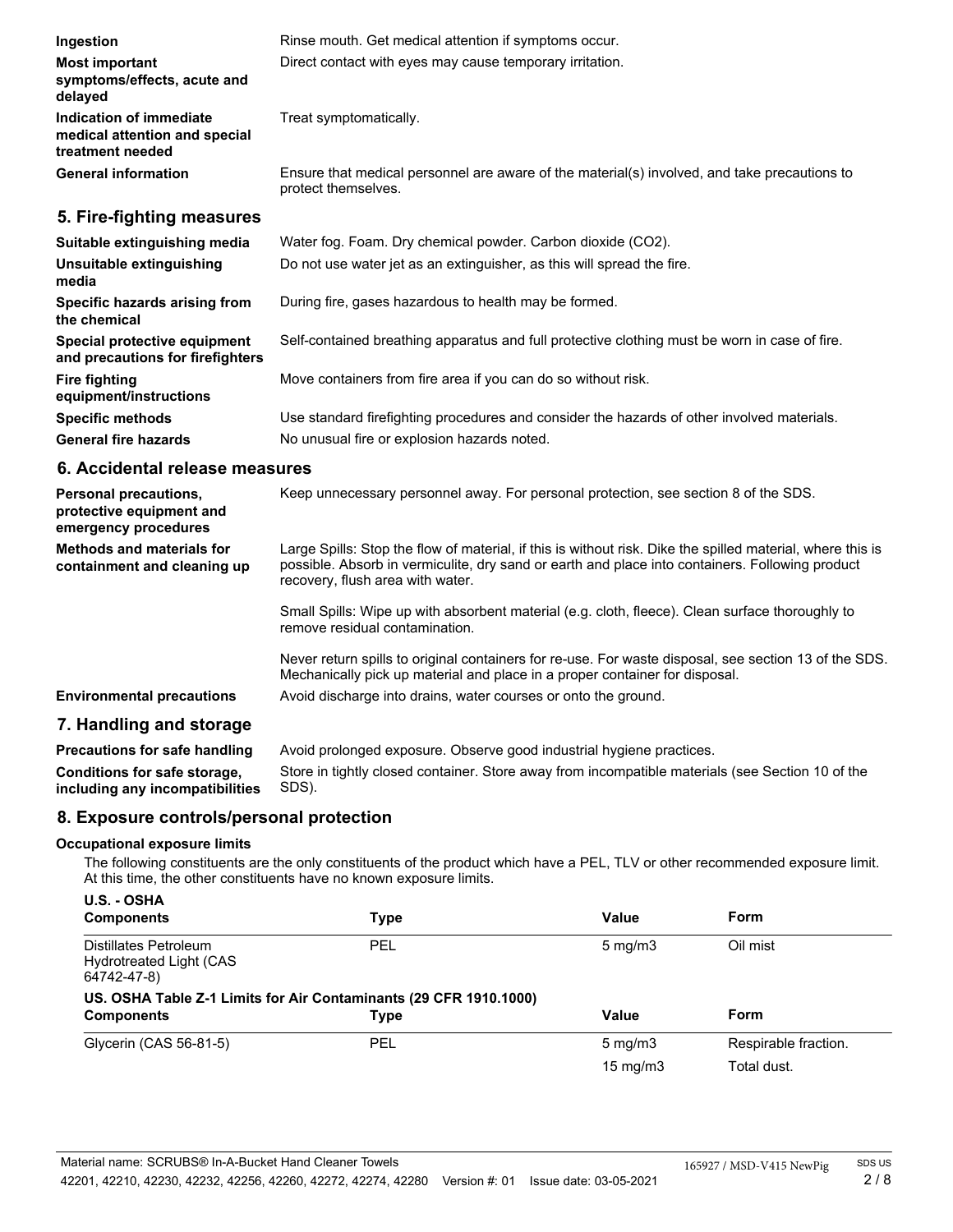| <b>ACGIH</b><br><b>Components</b>                                      | Type                                                                                                                                                                                                                                                                                                                                                               | <b>Value</b> | Form     |
|------------------------------------------------------------------------|--------------------------------------------------------------------------------------------------------------------------------------------------------------------------------------------------------------------------------------------------------------------------------------------------------------------------------------------------------------------|--------------|----------|
| Distillates Petroleum<br><b>Hydrotreated Light (CAS</b><br>64742-47-8) | <b>TWA</b>                                                                                                                                                                                                                                                                                                                                                         | $5$ mg/m $3$ | Oil mist |
|                                                                        | US. Workplace Environmental Exposure Level (WEEL) Guides                                                                                                                                                                                                                                                                                                           |              |          |
| <b>Components</b>                                                      | Type                                                                                                                                                                                                                                                                                                                                                               | Value        | Form     |
| Propylene Glycol (CAS<br>$57-55-6$                                     | <b>TWA</b>                                                                                                                                                                                                                                                                                                                                                         | 10 mg/m3     | Aerosol. |
| <b>Biological limit values</b>                                         | No biological exposure limits noted for the ingredient(s).                                                                                                                                                                                                                                                                                                         |              |          |
| Appropriate engineering<br>controls                                    | Good general ventilation should be used. Ventilation rates should be matched to conditions. If<br>applicable, use process enclosures, local exhaust ventilation, or other engineering controls to<br>maintain airborne levels below recommended exposure limits. If exposure limits have not been<br>established, maintain airborne levels to an acceptable level. |              |          |
|                                                                        | Individual protection measures, such as personal protective equipment                                                                                                                                                                                                                                                                                              |              |          |
| Eye/face protection                                                    | Wear safety glasses with side shields (or goggles).                                                                                                                                                                                                                                                                                                                |              |          |
| <b>Skin protection</b>                                                 |                                                                                                                                                                                                                                                                                                                                                                    |              |          |
| <b>Hand protection</b>                                                 | Wear appropriate chemical resistant gloves.                                                                                                                                                                                                                                                                                                                        |              |          |
| <b>Other</b>                                                           | Wear suitable protective clothing.                                                                                                                                                                                                                                                                                                                                 |              |          |
| <b>Respiratory protection</b>                                          | In case of insufficient ventilation, wear suitable respiratory equipment.                                                                                                                                                                                                                                                                                          |              |          |
| <b>Thermal hazards</b>                                                 | Wear appropriate thermal protective clothing, when necessary.                                                                                                                                                                                                                                                                                                      |              |          |
| General hygiene<br>considerations                                      | Always observe good personal hygiene measures, such as washing after handling the material<br>and before eating, drinking, and/or smoking. Routinely wash work clothing and protective<br>equipment to remove contaminants.                                                                                                                                        |              |          |

## **9. Physical and chemical properties**

| Appearance                                        |                        |
|---------------------------------------------------|------------------------|
| <b>Physical state</b>                             | Liquid.                |
| Form                                              | Liquid.                |
| Color                                             | Colorless-blue / white |
| Odor                                              | Citrus                 |
| <b>Odor threshold</b>                             | Not available.         |
| рH                                                | 6                      |
| Melting point/freezing point                      | Not available.         |
| Initial boiling point and boiling<br>range        | 212 °F (100 °C)        |
| <b>Flash point</b>                                | Not available.         |
| <b>Evaporation rate</b>                           | Not available.         |
| Flammability (solid, gas)                         | Not applicable.        |
| Upper/lower flammability or explosive limits      |                        |
| <b>Flammability limit - lower</b><br>(%)          | Not available.         |
| <b>Flammability limit - upper</b><br>(%)          | Not available.         |
| Explosive limit - lower (%)                       | Not available.         |
| Explosive limit - upper (%)                       | Not available.         |
| Vapor pressure                                    | Not available.         |
| Vapor density                                     | >1                     |
| <b>Relative density</b>                           | Not available.         |
| Solubility(ies)                                   |                        |
| Solubility (water)                                | Miscible.              |
| <b>Partition coefficient</b><br>(n-octanol/water) | Not available.         |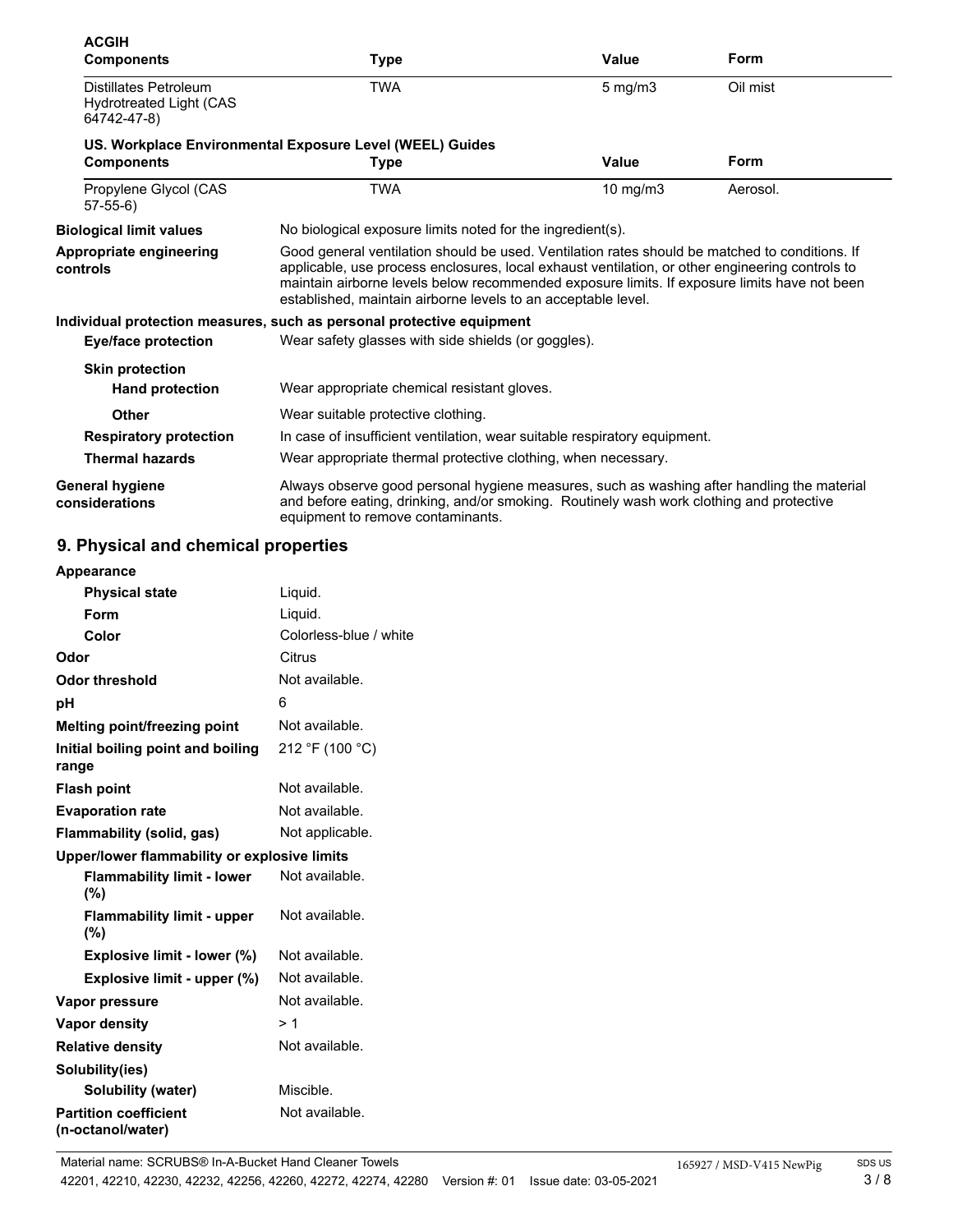| <b>Auto-ignition temperature</b> | Not available.                                            |
|----------------------------------|-----------------------------------------------------------|
| <b>Decomposition temperature</b> | Not available.                                            |
| <b>Viscosity</b>                 | Not available.                                            |
| <b>Other information</b>         |                                                           |
| <b>Explosive properties</b>      | Not explosive.                                            |
| <b>Oxidizing properties</b>      | Not oxidizing.                                            |
| <b>Specific gravity</b>          | 0.995                                                     |
| <b>VOC</b>                       | 0 % per US State and Federal Consumer Product Regulations |
|                                  |                                                           |

## **10. Stability and reactivity**

| <b>Reactivity</b>                            | The product is stable and non-reactive under normal conditions of use, storage and transport.       |
|----------------------------------------------|-----------------------------------------------------------------------------------------------------|
| <b>Chemical stability</b>                    | Material is stable under normal conditions.                                                         |
| <b>Possibility of hazardous</b><br>reactions | No dangerous reaction known under conditions of normal use.                                         |
| <b>Conditions to avoid</b>                   | Avoid temperatures exceeding the decomposition temperature. Contact with incompatible<br>materials. |
| Incompatible materials                       | Strong oxidizing agents.                                                                            |
| <b>Hazardous decomposition</b><br>products   | Carbon oxides.                                                                                      |

## **11. Toxicological information**

#### **Information on likely routes of exposure**

| <b>Inhalation</b>                                                                  | Not available.                                           |
|------------------------------------------------------------------------------------|----------------------------------------------------------|
| <b>Skin contact</b>                                                                | No adverse effects due to skin contact are expected.     |
| Eye contact                                                                        | Direct contact with eyes may cause temporary irritation. |
| Ingestion                                                                          | Expected to be a low ingestion hazard.                   |
| Symptoms related to the<br>physical, chemical and<br>toxicological characteristics | Direct contact with eyes may cause temporary irritation. |

#### **Information on toxicological effects**

| <b>Acute toxicity</b>                          | Not expected to be acutely toxic.                         |                        |
|------------------------------------------------|-----------------------------------------------------------|------------------------|
| <b>Components</b>                              | <b>Species</b>                                            | <b>Test Results</b>    |
|                                                | 3-iodo-2-propynyl-butylcarbamate (CAS 55406-53-6)         |                        |
| <b>Acute</b>                                   |                                                           |                        |
| <b>Dermal</b>                                  |                                                           |                        |
| LD50                                           | Rabbit                                                    | > 2000 mg/kg           |
| Oral                                           |                                                           |                        |
| LD50                                           | Rat                                                       | 1.1 g/kg               |
| Alcohols, C12-15, ethoxylated (CAS 68131-39-5) |                                                           |                        |
| <b>Acute</b>                                   |                                                           |                        |
| <b>Dermal</b>                                  |                                                           |                        |
| LD50                                           | Rat                                                       | > 2000 mg/kg, 24 Hours |
| Inhalation                                     |                                                           |                        |
| Vapor                                          |                                                           |                        |
| <b>LC50</b>                                    | Rat                                                       | > 100 mg/m3, 6 Hours   |
|                                                | Distillates Petroleum Hydrotreated Light (CAS 64742-47-8) |                        |
| <b>Acute</b>                                   |                                                           |                        |
| <b>Dermal</b>                                  |                                                           |                        |
| LD50                                           | Rabbit                                                    | > 2000 mg/kg           |
| Inhalation                                     |                                                           |                        |
| Vapor                                          |                                                           |                        |
| LC50                                           | Rat                                                       | > 0.1 mg/l, 8 Hours    |
|                                                |                                                           |                        |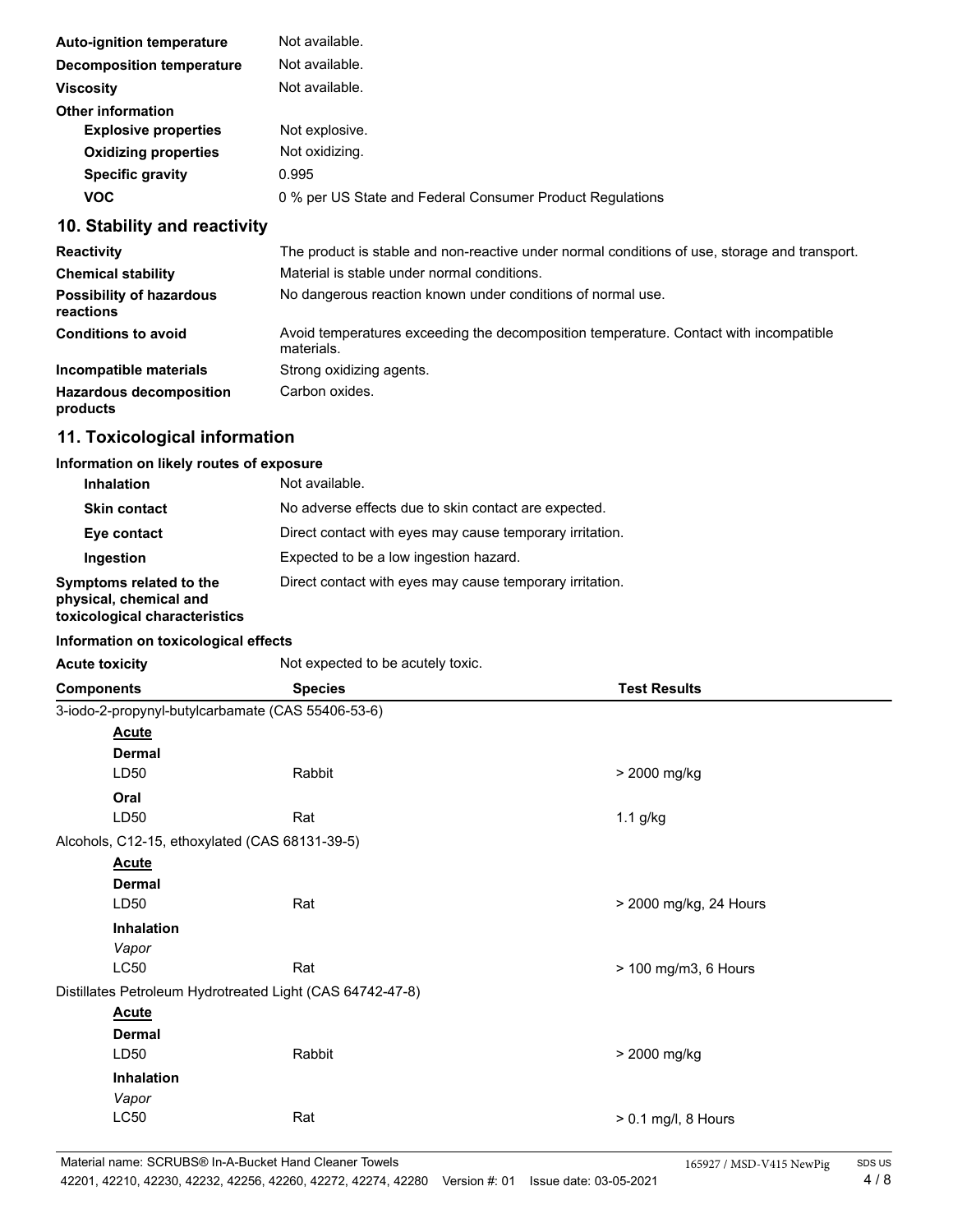| <b>Components</b>                                     | <b>Species</b>                                                                                                      | <b>Test Results</b>                                 |
|-------------------------------------------------------|---------------------------------------------------------------------------------------------------------------------|-----------------------------------------------------|
| Oral                                                  |                                                                                                                     |                                                     |
| LD50                                                  | Rat                                                                                                                 | > 5000 mg/kg                                        |
| D-limonene (CAS 5989-27-5)                            |                                                                                                                     |                                                     |
| <b>Acute</b>                                          |                                                                                                                     |                                                     |
| Oral                                                  |                                                                                                                     |                                                     |
| LD50                                                  | Rat                                                                                                                 | > 2000 mg/kg                                        |
| Glycerin (CAS 56-81-5)                                |                                                                                                                     |                                                     |
| <b>Acute</b><br>Oral                                  |                                                                                                                     |                                                     |
| LD50                                                  | Rat                                                                                                                 | 18000 mg/kg                                         |
| Phenoxyethanol (CAS 122-99-6)                         |                                                                                                                     |                                                     |
| <b>Acute</b>                                          |                                                                                                                     |                                                     |
| <b>Dermal</b>                                         |                                                                                                                     |                                                     |
| LD50                                                  | Rabbit                                                                                                              | > 2200 mg/kg, 24 Hours                              |
| Oral                                                  |                                                                                                                     |                                                     |
| LD50                                                  | Rat                                                                                                                 | 1400 mg/kg                                          |
| Propylene Glycol (CAS 57-55-6)                        |                                                                                                                     |                                                     |
| <b>Acute</b>                                          |                                                                                                                     |                                                     |
| <b>Dermal</b>                                         |                                                                                                                     |                                                     |
| LD50                                                  | Rabbit                                                                                                              | > 2000 mg/kg, 24 Hours                              |
| Oral                                                  |                                                                                                                     |                                                     |
| LD50                                                  | Rat                                                                                                                 | 22000 mg/kg                                         |
| Sodium Dodecanol Sulfosuccinate (CAS 577-11-7)        |                                                                                                                     |                                                     |
| <b>Acute</b><br><b>Dermal</b>                         |                                                                                                                     |                                                     |
| LD50                                                  | Rabbit                                                                                                              | > 10000 mg/kg, 24 Hours                             |
| Oral                                                  |                                                                                                                     |                                                     |
| LD50                                                  | Rat                                                                                                                 | > 1300 mg/kg                                        |
| <b>Skin corrosion/irritation</b>                      | Prolonged skin contact may cause temporary irritation.                                                              |                                                     |
| Serious eye damage/eye                                | Direct contact with eyes may cause temporary irritation.                                                            |                                                     |
| <i>irritation</i>                                     |                                                                                                                     |                                                     |
| Respiratory or skin sensitization                     |                                                                                                                     |                                                     |
| <b>Respiratory sensitization</b>                      | Not a respiratory sensitizer.                                                                                       |                                                     |
| <b>Skin sensitization</b>                             | This product is not expected to cause skin sensitization.                                                           |                                                     |
| Germ cell mutagenicity                                | No data available to indicate product or any components present at greater than 0.1% are<br>mutagenic or genotoxic. |                                                     |
| Carcinogenicity                                       | This product is not considered to be a carcinogen by IARC, ACGIH, NTP, or OSHA.                                     |                                                     |
|                                                       | IARC Monographs. Overall Evaluation of Carcinogenicity                                                              |                                                     |
| D-limonene (CAS 5989-27-5)                            | OSHA Specifically Regulated Substances (29 CFR 1910.1001-1053)                                                      | 3 Not classifiable as to carcinogenicity to humans. |
| Not listed.                                           | US. National Toxicology Program (NTP) Report on Carcinogens                                                         |                                                     |
| Not listed.                                           |                                                                                                                     |                                                     |
| <b>Reproductive toxicity</b>                          | This product is not expected to cause reproductive or developmental effects.                                        |                                                     |
| Specific target organ toxicity -<br>single exposure   | Not classified.                                                                                                     |                                                     |
| Specific target organ toxicity -<br>repeated exposure | Not classified.                                                                                                     |                                                     |
| <b>Aspiration hazard</b>                              | Not available.                                                                                                      |                                                     |
| <b>Chronic effects</b>                                | Prolonged inhalation may be harmful.                                                                                |                                                     |
|                                                       |                                                                                                                     |                                                     |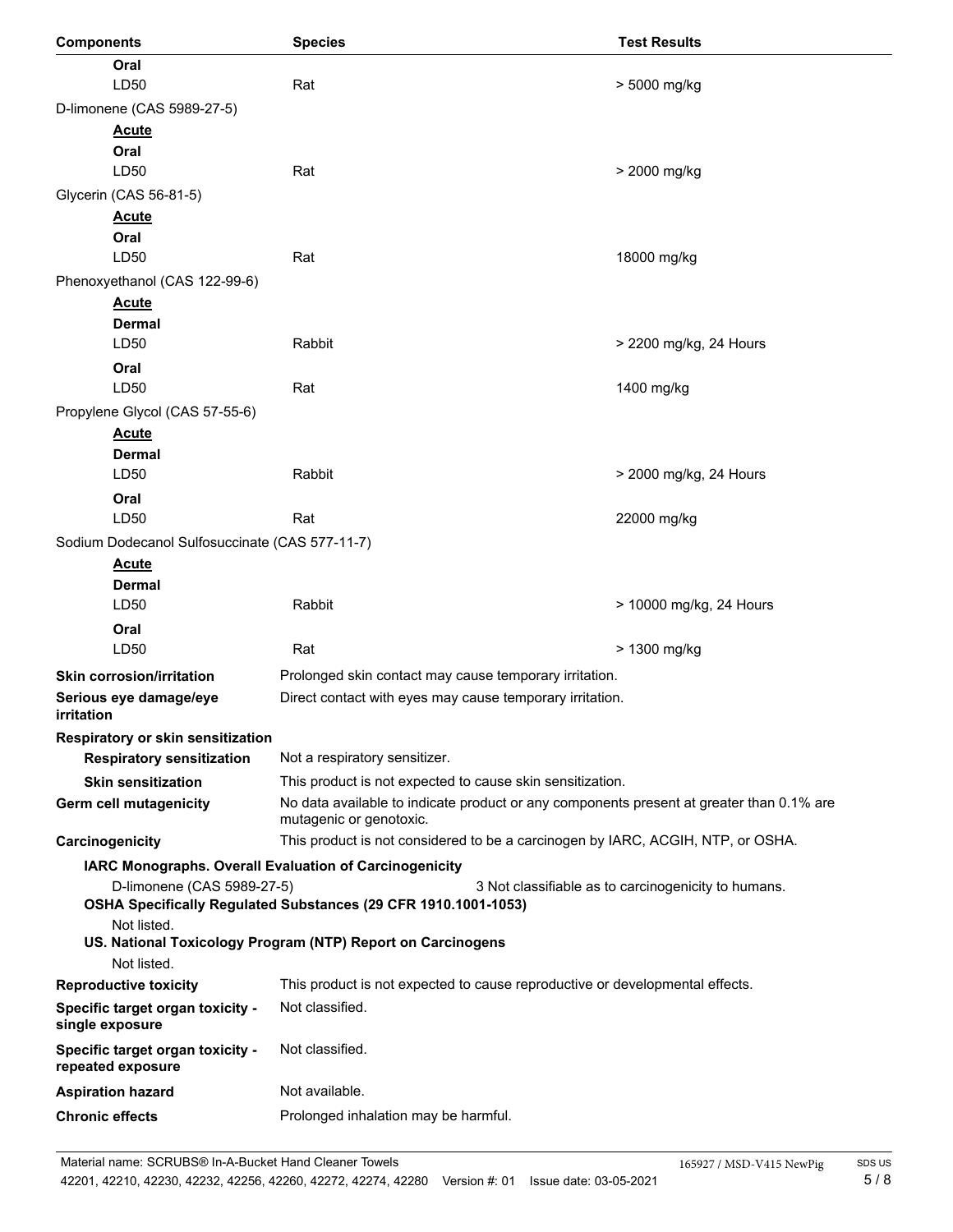**Further information** This product has no known adverse effect on human health.

## **12. Ecological information**

| <b>Ecotoxicity</b> |  |
|--------------------|--|
| <b>Components</b>  |  |

The product is not classified as environmentally hazardous. However, this does not exclude the possibility that large or frequent spills can have a harmful or damaging effect on the environment.

| <b>Components</b>                                               |                  | <b>Species</b>                                                               | <b>Test Results</b>          |
|-----------------------------------------------------------------|------------------|------------------------------------------------------------------------------|------------------------------|
| 3-iodo-2-propynyl-butylcarbamate (CAS 55406-53-6)               |                  |                                                                              |                              |
| <b>Aquatic</b>                                                  |                  |                                                                              |                              |
| Acute                                                           |                  |                                                                              |                              |
| Fish                                                            | <b>LC50</b>      | Rainbow trout, donaldson trout<br>(Oncorhynchus mykiss)                      | 0.05 - 0.089 mg/l, 96 hours  |
| Alcohols, C12-15, ethoxylated (CAS 68131-39-5)                  |                  |                                                                              |                              |
| <b>Aquatic</b>                                                  |                  |                                                                              |                              |
| Acute                                                           |                  |                                                                              |                              |
| Crustacea                                                       | EC <sub>50</sub> | Water flea (Ceriodaphnia dubia)                                              | 0.37 - 0.43 mg/l, 48 hours   |
| Fish                                                            | <b>LC50</b>      | Rainbow trout, donaldson trout<br>(Oncorhynchus mykiss)                      | 0.96 - 1.4 mg/l, 96 hours    |
| Distillates Petroleum Hydrotreated Light (CAS 64742-47-8)       |                  |                                                                              |                              |
| <b>Aquatic</b>                                                  |                  |                                                                              |                              |
| Acute                                                           |                  |                                                                              |                              |
| Fish                                                            | LC50             | Bluegill (Lepomis macrochirus)                                               | $2.2 \text{ mg/l}$ , 4 days  |
| D-limonene (CAS 5989-27-5)                                      |                  |                                                                              |                              |
| <b>Aquatic</b>                                                  |                  |                                                                              |                              |
| Acute                                                           |                  |                                                                              |                              |
| Crustacea                                                       | EC50             | Water flea (Daphnia pulex)                                                   | 69.6 mg/l, 48 hours          |
| Fish                                                            | LC50             | Fathead minnow (Pimephales promelas) 0.619 - 0.796 mg/l, 96 hours            |                              |
| Glycerin (CAS 56-81-5)                                          |                  |                                                                              |                              |
| <b>Aquatic</b>                                                  |                  |                                                                              |                              |
| Acute                                                           |                  |                                                                              |                              |
| Fish                                                            | <b>LC50</b>      | Rainbow trout, donaldson trout<br>(Oncorhynchus mykiss)                      | 51000 - 57000 mg/l, 96 hours |
| Phenoxyethanol (CAS 122-99-6)                                   |                  |                                                                              |                              |
| <b>Aquatic</b>                                                  |                  |                                                                              |                              |
| Acute                                                           |                  |                                                                              |                              |
| Fish                                                            | <b>LC50</b>      | Fathead minnow (Pimephales promelas) 337 - 352 mg/l, 96 hours                |                              |
| Propylene Glycol (CAS 57-55-6)                                  |                  |                                                                              |                              |
| <b>Aquatic</b>                                                  |                  |                                                                              |                              |
| Acute                                                           |                  |                                                                              |                              |
| Crustacea                                                       | <b>EC50</b>      | Water flea (Daphnia magna)                                                   | > 10000 mg/l, 48 hours       |
| Fish                                                            | <b>LC50</b>      | Fathead minnow (Pimephales promelas) 710 mg/l, 96 hours                      |                              |
| Sodium Dodecanol Sulfosuccinate (CAS 577-11-7)                  |                  |                                                                              |                              |
| <b>Aquatic</b>                                                  |                  |                                                                              |                              |
| Acute                                                           |                  |                                                                              |                              |
| Fish                                                            | <b>LC50</b>      | Rainbow trout, donaldson trout<br>(Oncorhynchus mykiss)                      | 20 - 40 mg/l, 96 hours       |
| Persistence and degradability                                   |                  | No data is available on the degradability of any ingredients in the mixture. |                              |
| <b>Bioaccumulative potential</b>                                |                  |                                                                              |                              |
| Partition coefficient n-octanol / water (log Kow)<br>D-limonene |                  | 4.57                                                                         |                              |
| Glycerin                                                        |                  | $-1.76$                                                                      |                              |
| Phenoxyethanol<br>Propylene Glycol                              |                  | 1.16<br>$-0.92$                                                              |                              |
| <b>Mobility in soil</b>                                         | Not established. |                                                                              |                              |
| Other adverse effects                                           | None known.      |                                                                              |                              |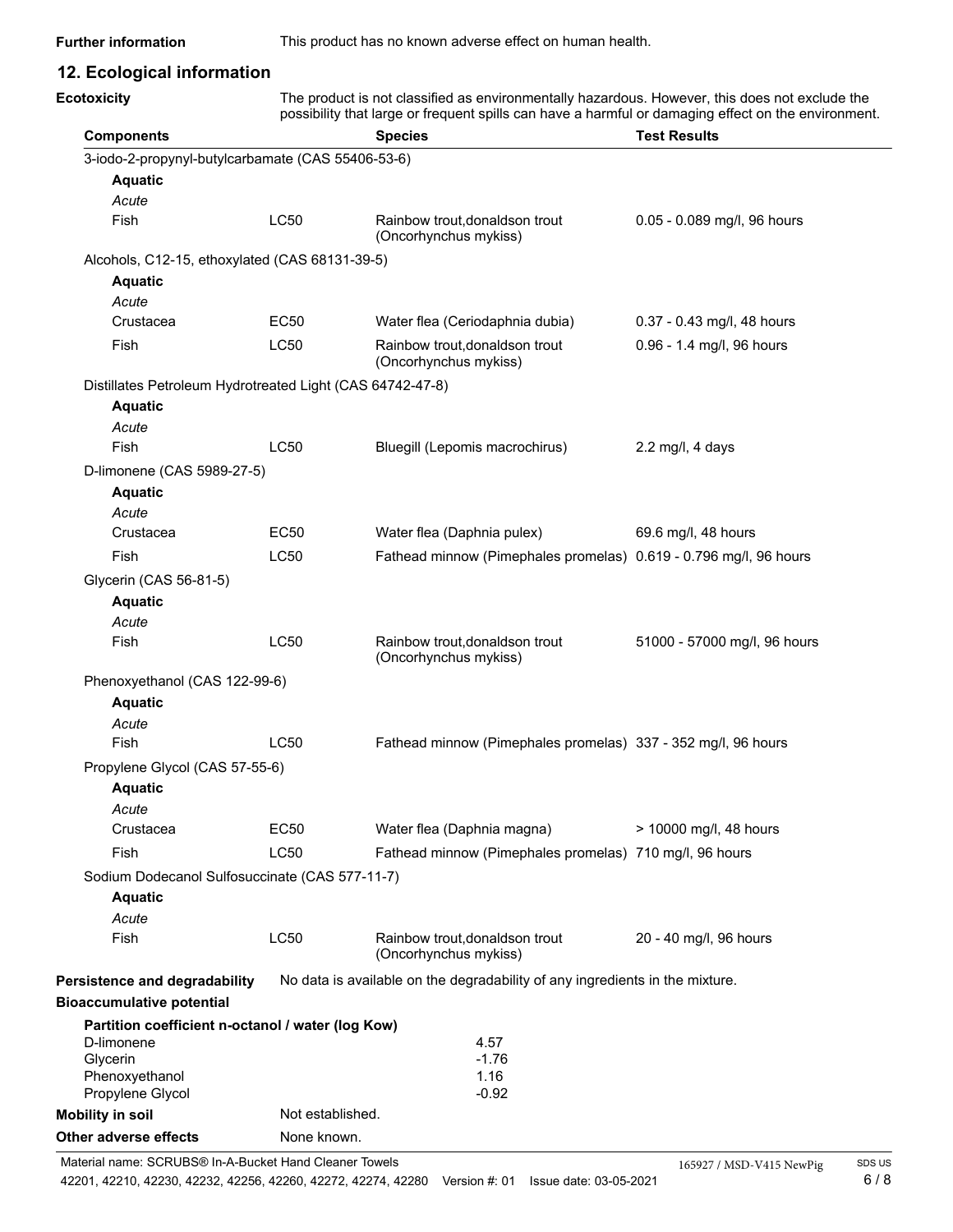### **13. Disposal considerations**

| <b>Disposal instructions</b>             | Collect and reclaim or dispose in sealed containers at licensed waste disposal site.                                                                                                                                   |
|------------------------------------------|------------------------------------------------------------------------------------------------------------------------------------------------------------------------------------------------------------------------|
| <b>Local disposal regulations</b>        | Dispose in accordance with all applicable regulations.                                                                                                                                                                 |
| Hazardous waste code                     | The waste code should be assigned in discussion between the user, the producer and the waste<br>disposal company.                                                                                                      |
| Waste from residues / unused<br>products | Dispose of in accordance with local regulations. Empty containers or liners may retain some<br>product residues. This material and its container must be disposed of in a safe manner (see:<br>Disposal instructions). |
| Contaminated packaging                   | Since emptied containers may retain product residue, follow label warnings even after container is<br>emptied. Empty containers should be taken to an approved waste handling site for recycling or<br>disposal.       |
| 14. Transport information                |                                                                                                                                                                                                                        |

#### **DOT**

Not regulated as dangerous goods.

#### **IATA**

Not regulated as dangerous goods.

#### **IMDG**

Not regulated as dangerous goods.

**Transport in bulk according to** Not applicable. **Annex II of MARPOL 73/78 and**

#### **the IBC Code**

**General information** This material is not regulated by any mode of transportation.

#### **15. Regulatory information**

**US federal regulations**

This product is not known to be a "Hazardous Chemical" as defined by the OSHA Hazard Communication Standard, 29 CFR 1910.1200.

#### **Toxic Substances Control Act (TSCA)**

**TSCA Section 12(b) Export Notification (40 CFR 707, Subpt. D)**

#### Not regulated.

#### **CERCLA Hazardous Substance List (40 CFR 302.4)**

Not listed.

#### **SARA 304 Emergency release notification**

#### Not regulated.

#### **OSHA Specifically Regulated Substances (29 CFR 1910.1001-1053)**

Not listed.

#### **Superfund Amendments and Reauthorization Act of 1986 (SARA)**

#### **SARA 302 Extremely hazardous substance**

Not listed.

#### **SARA 311/312 Hazardous** No **chemical**

# **SARA 313 (TRI reporting)**

Not regulated.

#### **Other federal regulations**

#### **Clean Air Act (CAA) Section 112 Hazardous Air Pollutants (HAPs) List**

Not regulated.

**Clean Air Act (CAA) Section 112(r) Accidental Release Prevention (40 CFR 68.130)**

Not regulated.

#### **Safe Drinking Water Act** Not regulated.

#### **(SDWA)**

#### **FEMA Priority Substances Respiratory Health and Safety in the Flavor Manufacturing Workplace**

Glycerin (CAS 56-81-5) Other Flavoring Substances with OSHA PEL's

#### **US state regulations**

#### **US. New Jersey Worker and Community Right-to-Know Act**

3-iodo-2-propynyl-butylcarbamate (CAS 55406-53-6)